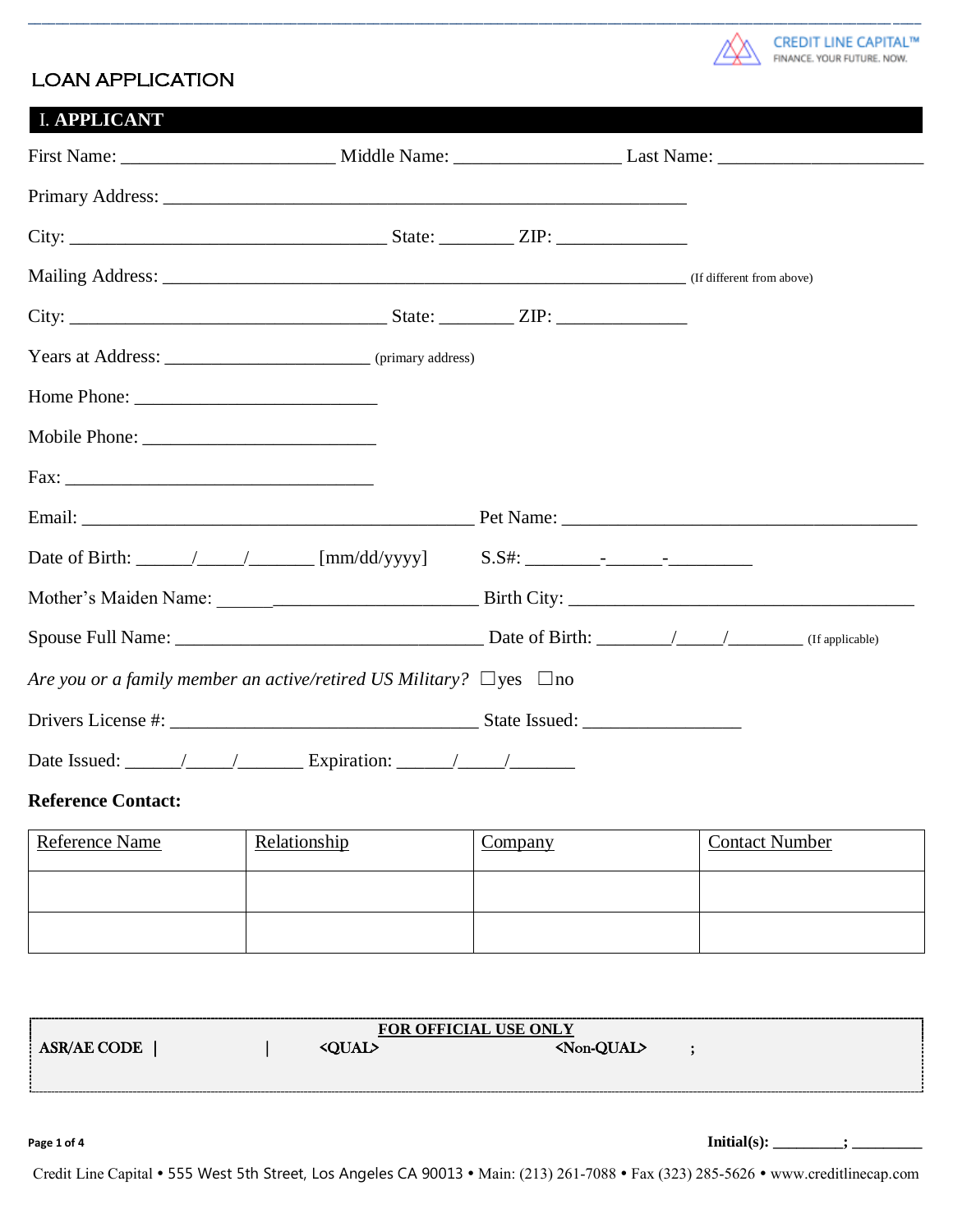

# II. **SECOND APPLICANT**

| Are you or a family member an active/retired US Military? $\Box$ yes $\Box$ no                                                     |  |  |  |
|------------------------------------------------------------------------------------------------------------------------------------|--|--|--|
|                                                                                                                                    |  |  |  |
| Date Issued: $\frac{1}{\sqrt{1-\frac{1}{2}}}\sqrt{1-\frac{1}{2}}$ Expiration: $\frac{1}{\sqrt{1-\frac{1}{2}}}\sqrt{1-\frac{1}{2}}$ |  |  |  |

\_\_\_\_\_\_\_\_\_\_\_\_\_\_\_\_\_\_\_\_\_\_\_\_\_\_\_\_\_\_\_\_\_\_\_\_\_\_\_\_\_\_\_\_\_\_\_\_\_\_\_\_\_\_\_\_\_\_\_\_\_\_\_\_\_\_\_\_\_\_\_\_\_\_\_\_\_\_\_\_\_\_\_\_\_\_\_\_\_\_\_\_\_\_\_\_\_\_\_\_\_\_\_\_\_\_\_\_\_\_\_\_\_\_\_\_\_\_\_\_\_\_\_\_\_\_\_\_\_

## **Reference Contact:**

| <b>Reference Name</b> | Relationship | <u>Company</u> | <b>Contact Number</b> |
|-----------------------|--------------|----------------|-----------------------|
|                       |              |                |                       |
|                       |              |                |                       |

| <b>OFFICIAL USE ONLY</b><br>$\neg$ OR $\alpha$                        |  |  |  |  |  |
|-----------------------------------------------------------------------|--|--|--|--|--|
| <non-qual><br/><b>ASR/AE CODE</b><br/><b><qual></qual></b></non-qual> |  |  |  |  |  |
|                                                                       |  |  |  |  |  |
|                                                                       |  |  |  |  |  |

**Page 2 of 4 Initial(s): \_\_\_\_\_\_\_\_\_; \_\_\_\_\_\_\_\_\_**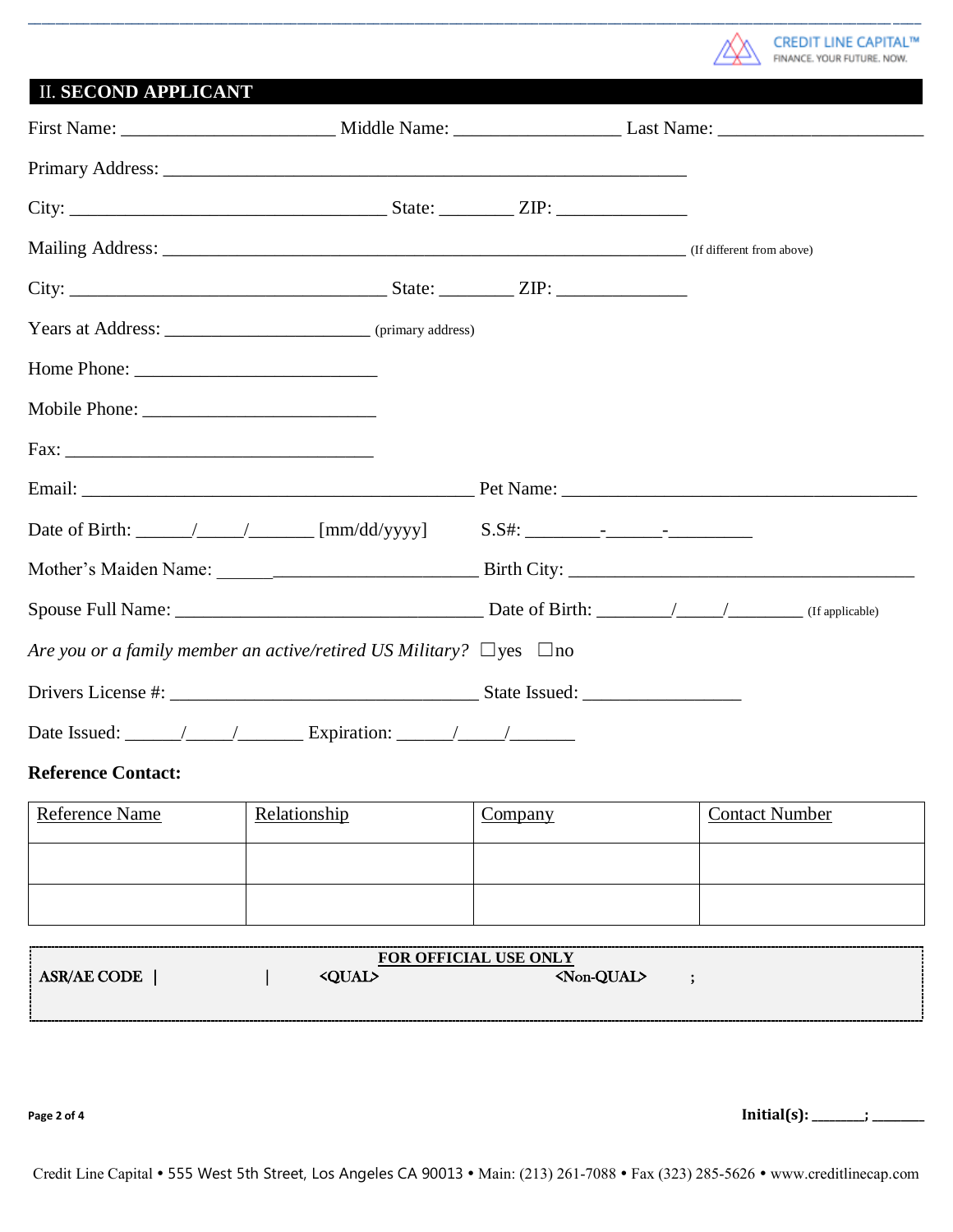

## III. **BANK INFORMATION**

| <b>First Applicant</b>                                                                                               | <b>Second Applicant</b>                                                                                              |
|----------------------------------------------------------------------------------------------------------------------|----------------------------------------------------------------------------------------------------------------------|
|                                                                                                                      |                                                                                                                      |
| Average Savings Balance: \$                                                                                          | Average Savings Balance: \$                                                                                          |
|                                                                                                                      |                                                                                                                      |
|                                                                                                                      |                                                                                                                      |
|                                                                                                                      |                                                                                                                      |
|                                                                                                                      |                                                                                                                      |
|                                                                                                                      |                                                                                                                      |
| <b>Monthly Housing Payment:</b>                                                                                      | <b>Monthly Housing Payment:</b>                                                                                      |
| $\frac{1}{2}$ mortgage $\Box$ rent                                                                                   | $\frac{1}{2}$ mortgage $\Box$ rent                                                                                   |
| Investment Accounts: $\square$ Stocks $\square$ Bonds $\square$ IRA<br>$\Box$ 401K $\Box$ Investment Properties / \$ | Investment Accounts: $\square$ Stocks $\square$ Bonds $\square$ IRA<br>$\Box$ 401K $\Box$ Investment Properties / \$ |
| Have you ever filed for credit repair? $\Box$ yes $\Box$ no                                                          | Have you ever filed for credit repair? $\Box$ yes $\Box$ no                                                          |
| Have you ever filed for bankruptcy? $\Box$ yes<br>$\Box$ no                                                          | Have you ever filed for bankruptcy? $\Box$ yes $\Box$ no                                                             |
| If yes, when and which banks were involved:                                                                          | If yes, when and which banks were involved:                                                                          |
|                                                                                                                      |                                                                                                                      |
|                                                                                                                      |                                                                                                                      |

\_\_\_\_\_\_\_\_\_\_\_\_\_\_\_\_\_\_\_\_\_\_\_\_\_\_\_\_\_\_\_\_\_\_\_\_\_\_\_\_\_\_\_\_\_\_\_\_\_\_\_\_\_\_\_\_\_\_\_\_\_\_\_\_\_\_\_\_\_\_\_\_\_\_\_\_\_\_\_\_\_\_\_\_\_\_\_\_\_\_\_\_\_\_\_\_\_\_\_\_\_\_\_\_\_\_\_\_\_\_\_\_\_\_\_\_\_\_\_\_\_\_\_\_\_\_\_\_\_

*Credit Check Total Login* **(**[www.creditchecktotal.com](http://www.creditchecktotal.com/)**) -** \$1 will begin your trial membership in CreditCheck® Total. If you do not cancel your membership within the 7-day trial period\*, you will be billed \$29.95 for each month that you continue your membership. You may cancel your trial membership anytime within the trial period without charge. NOTE: Credit Line Capital will require that you keep an active CreditCheck® Total through the duration of our process.

| <b>User Name:</b> | (first applicant)          | User Name: | (second applicant) |
|-------------------|----------------------------|------------|--------------------|
| Password:         | (case sensitive) Password: |            | (case sensitive)   |

**Page 3 of 4 Initial(s): \_\_\_\_\_\_\_\_; \_\_**